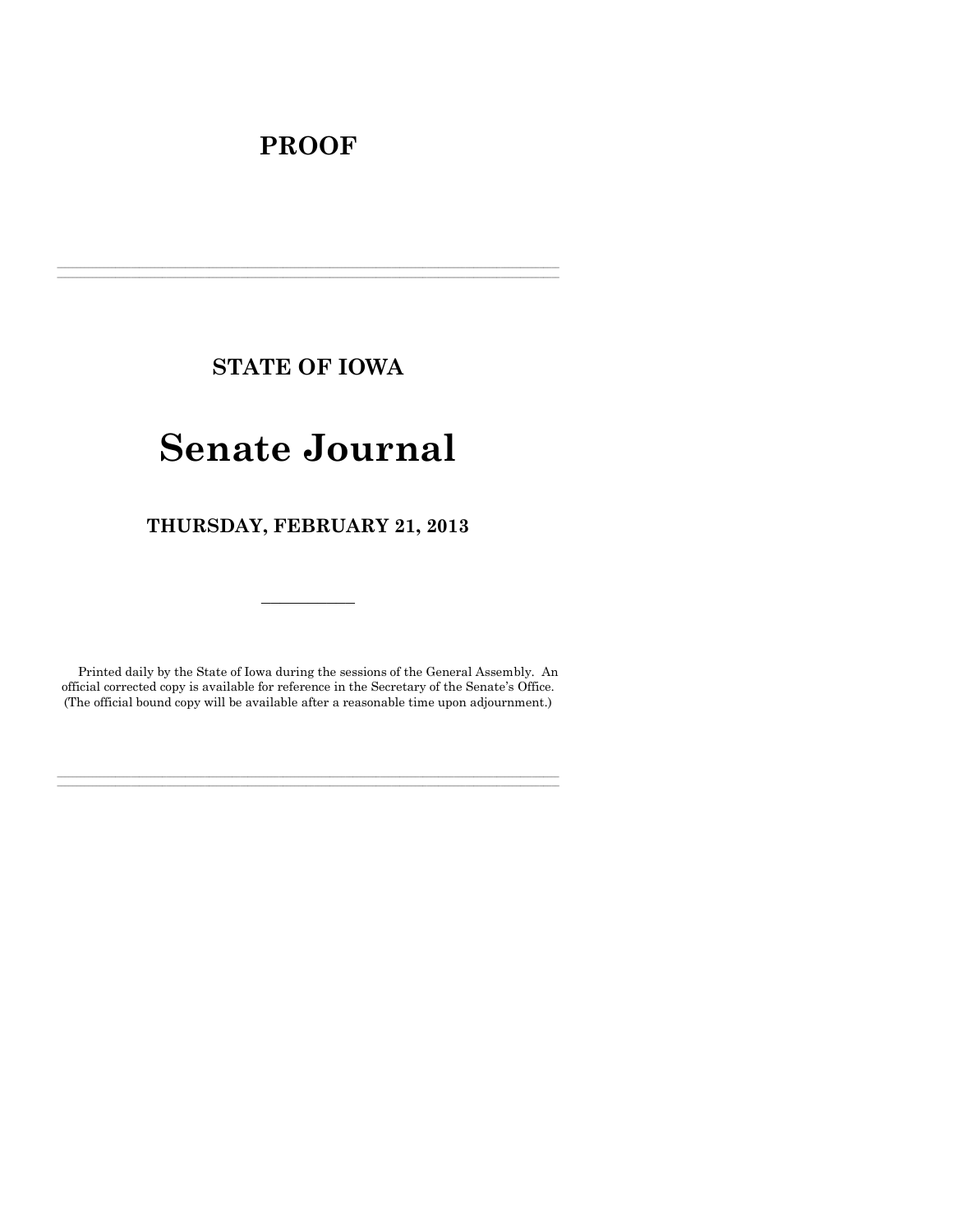# **JOURNAL OF THE SENATE**

 $\overline{\phantom{a}}$ 

THIRTY-NINTH CALENDAR DAY TWENTY-FOURTH SESSION DAY

Senate Chamber Des Moines, Iowa, Thursday, February 21, 2013

The Senate met in regular session at 9:01 a.m., President Jochum presiding.

The Journal of Wednesday, February 20, 2013, was approved.

# ADJOURNMENT

On motion of Senator Sodders, the Senate adjourned at 9:02 a.m. until 1:00 p.m., Monday, February 25, 2013.

# **APPENDIX**

# INTRODUCTION OF BILLS

**[Senate File 239](http://coolice.legis.state.ia.us/Cool-ICE/default.asp?Category=billinfo&Service=Billbook&frame=1&GA=85&hbill=SF239)**, by committee on Transportation, a bill for an act relating to the enforcement of weight limitations for vehicles with retractable axles.

Read first time under Rule 28 and **placed on calendar**.

**[Senate File 240](http://coolice.legis.state.ia.us/Cool-ICE/default.asp?Category=billinfo&Service=Billbook&frame=1&GA=85&hbill=SF240)**, by committee on Education, a bill for an act authorizing the college student aid commission to organize a nonprofit corporation to provide Iowans with postsecondary educational financial assistance.

Read first time under Rule 28 and **placed on calendar**.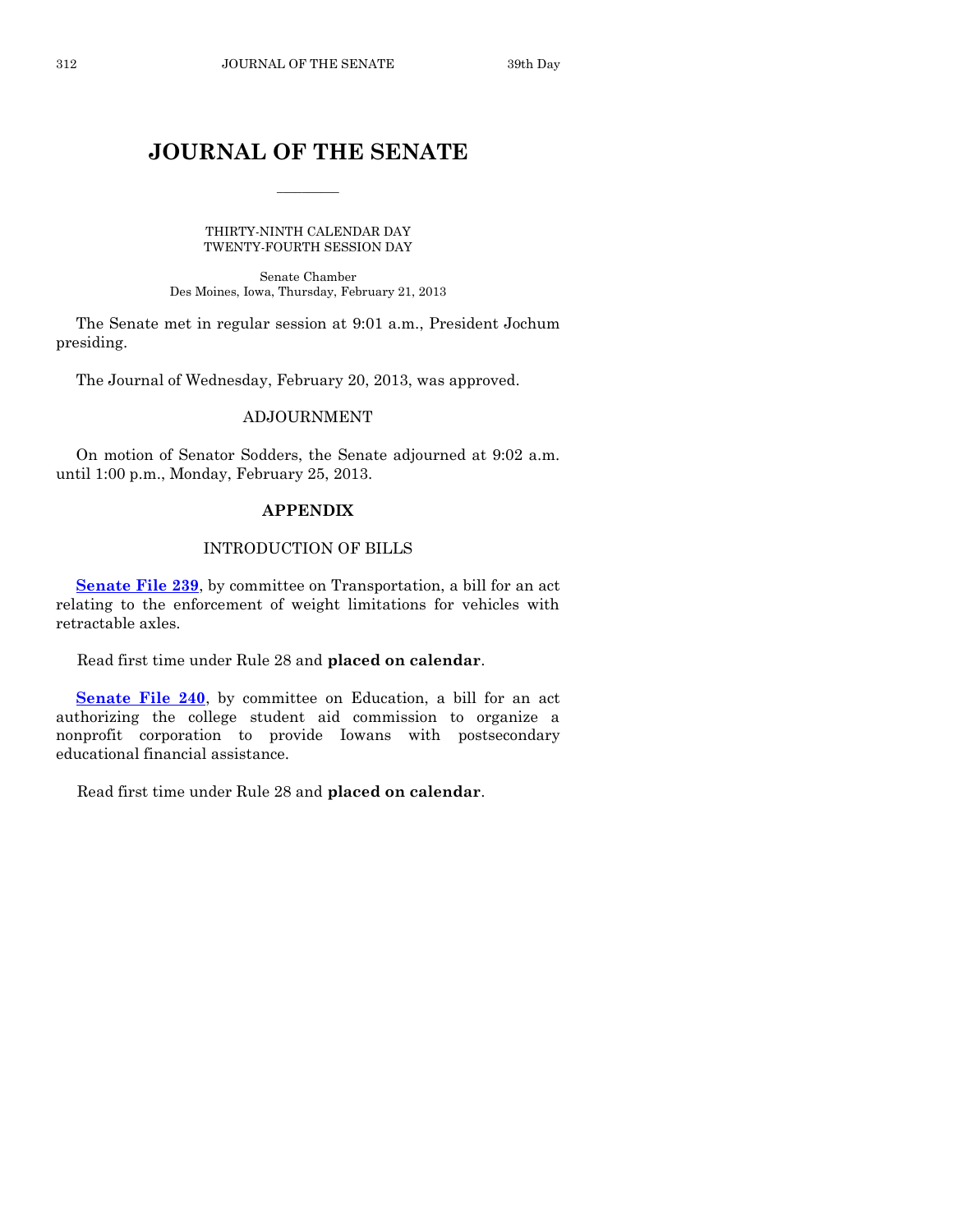# STUDY BILLS RECEIVED

#### **[SSB 1192](http://coolice.legis.state.ia.us/Cool-ICE/default.asp?Category=billinfo&Service=Billbook&frame=1&GA=85&hbill=SSB1192) Judiciary**

Relating to involuntary commitments for persons with substancerelated disorders, mental illness, and intellectual disabilities, and providing for the creation of a mental health advocate division in the department of inspections and appeals and including effective date provisions.

# **[SSB 1193](http://coolice.legis.state.ia.us/Cool-ICE/default.asp?Category=billinfo&Service=Billbook&frame=1&GA=85&hbill=SSB1193) Judiciary**

Relating to right to cure provisions applicable to a closed credit card account.

# **[SSB 1194](http://coolice.legis.state.ia.us/Cool-ICE/default.asp?Category=billinfo&Service=Billbook&frame=1&GA=85&hbill=SSB1194) Judiciary**

Relating to immunity from liability for certain recreational activities on school grounds.

**[SSB 1195](http://coolice.legis.state.ia.us/Cool-ICE/default.asp?Category=billinfo&Service=Billbook&frame=1&GA=85&hbill=SSB1195) Judiciary**

Relating to strip searches of simple misdemeanants at a jail or municipal holding facility.

# **[SSB 1196](http://coolice.legis.state.ia.us/Cool-ICE/default.asp?Category=billinfo&Service=Billbook&frame=1&GA=85&hbill=SSB1196) Judiciary**

Relating to marital agreements, and including effective date and applicability provisions.

# **[SSB 1197](http://coolice.legis.state.ia.us/Cool-ICE/default.asp?Category=billinfo&Service=Billbook&frame=1&GA=85&hbill=SSB1197) Judiciary**

Relating to obscene material by modifying the definition of material and authorizing local regulation of certain live acts, performances, and exhibitions.

# **[SSB 1198](http://coolice.legis.state.ia.us/Cool-ICE/default.asp?Category=billinfo&Service=Billbook&frame=1&GA=85&hbill=SSB1198) Judiciary**

Expanding the definition of the term "sex act" in the criminal code and providing penalties.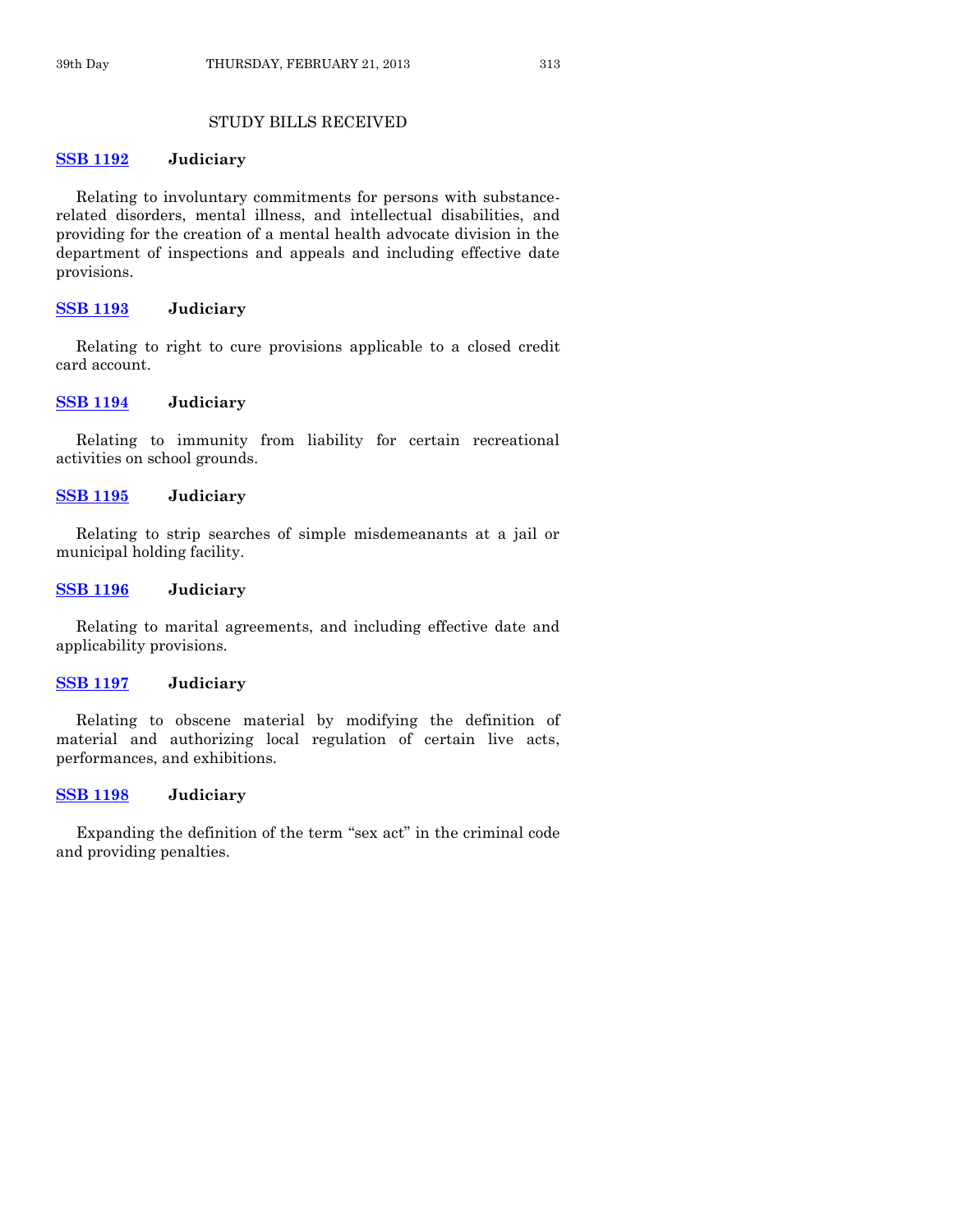# SUBCOMMITTEE ASSIGNMENTS

#### **[Senate File 177](http://coolice.legis.state.ia.us/Cool-ICE/default.asp?Category=billinfo&Service=Billbook&frame=1&GA=85&hbill=SF177)**

JUDICIARY: Petersen, Chair; Dvorsky and Sorenson

#### **[Senate File 215](http://coolice.legis.state.ia.us/Cool-ICE/default.asp?Category=billinfo&Service=Billbook&frame=1&GA=85&hbill=SF215)**

JUDICIARY: Sodders, Chair; Petersen and Schneider

# **[Senate File 228](http://coolice.legis.state.ia.us/Cool-ICE/default.asp?Category=billinfo&Service=Billbook&frame=1&GA=85&hbill=SF228)**

TRANSPORTATION: Brase, Chair; Behn and Danielson

# **[SSB 1192](http://coolice.legis.state.ia.us/Cool-ICE/default.asp?Category=billinfo&Service=Billbook&frame=1&GA=85&hbill=SSB1192)**

JUDICIARY: Hogg, Chair; Schneider and Taylor

# **[SSB 1193](http://coolice.legis.state.ia.us/Cool-ICE/default.asp?Category=billinfo&Service=Billbook&frame=1&GA=85&hbill=SSB1193)**

JUDICIARY: Sodders, Chair; Petersen and Zaun

#### **[SSB 1194](http://coolice.legis.state.ia.us/Cool-ICE/default.asp?Category=billinfo&Service=Billbook&frame=1&GA=85&hbill=SSB1194)**

JUDICIARY: Hogg, Chair; Boettger and Petersen

# **[SSB 1195](http://coolice.legis.state.ia.us/Cool-ICE/default.asp?Category=billinfo&Service=Billbook&frame=1&GA=85&hbill=SSB1195)**

JUDICIARY: Hogg, Chair; Dvorsky and Schneider

# **[SSB 1196](http://coolice.legis.state.ia.us/Cool-ICE/default.asp?Category=billinfo&Service=Billbook&frame=1&GA=85&hbill=SSB1196)**

JUDICIARY: Horn, Chair; Taylor and Whitver

# **[SSB 1197](http://coolice.legis.state.ia.us/Cool-ICE/default.asp?Category=billinfo&Service=Billbook&frame=1&GA=85&hbill=SSB1197)**

JUDICIARY: Hogg, Chair; Dvorsky and Whitver

#### **[SSB 1198](http://coolice.legis.state.ia.us/Cool-ICE/default.asp?Category=billinfo&Service=Billbook&frame=1&GA=85&hbill=SSB1198)**

JUDICIARY: Hogg, Chair; Sodders and Whitver

# FINAL COMMITTEE REPORTS OF BILL ACTION

# **EDUCATION**

**Bill Title:** [SENATE FILE 240](http://coolice.legis.state.ia.us/Cool-ICE/default.asp?Category=billinfo&Service=Billbook&frame=1&GA=85&hbill=SF240) [\(SSB 1141\)](http://coolice.legis.state.ia.us/Cool-ICE/default.asp?Category=billinfo&Service=Billbook&frame=1&GA=85&hbill=SSB1141), a bill for an act authorizing the college student aid commission to organize a nonprofit corporation to provide Iowans with postsecondary educational financial assistance.

**Recommendation:** APPROVED COMMITTEE BILL.